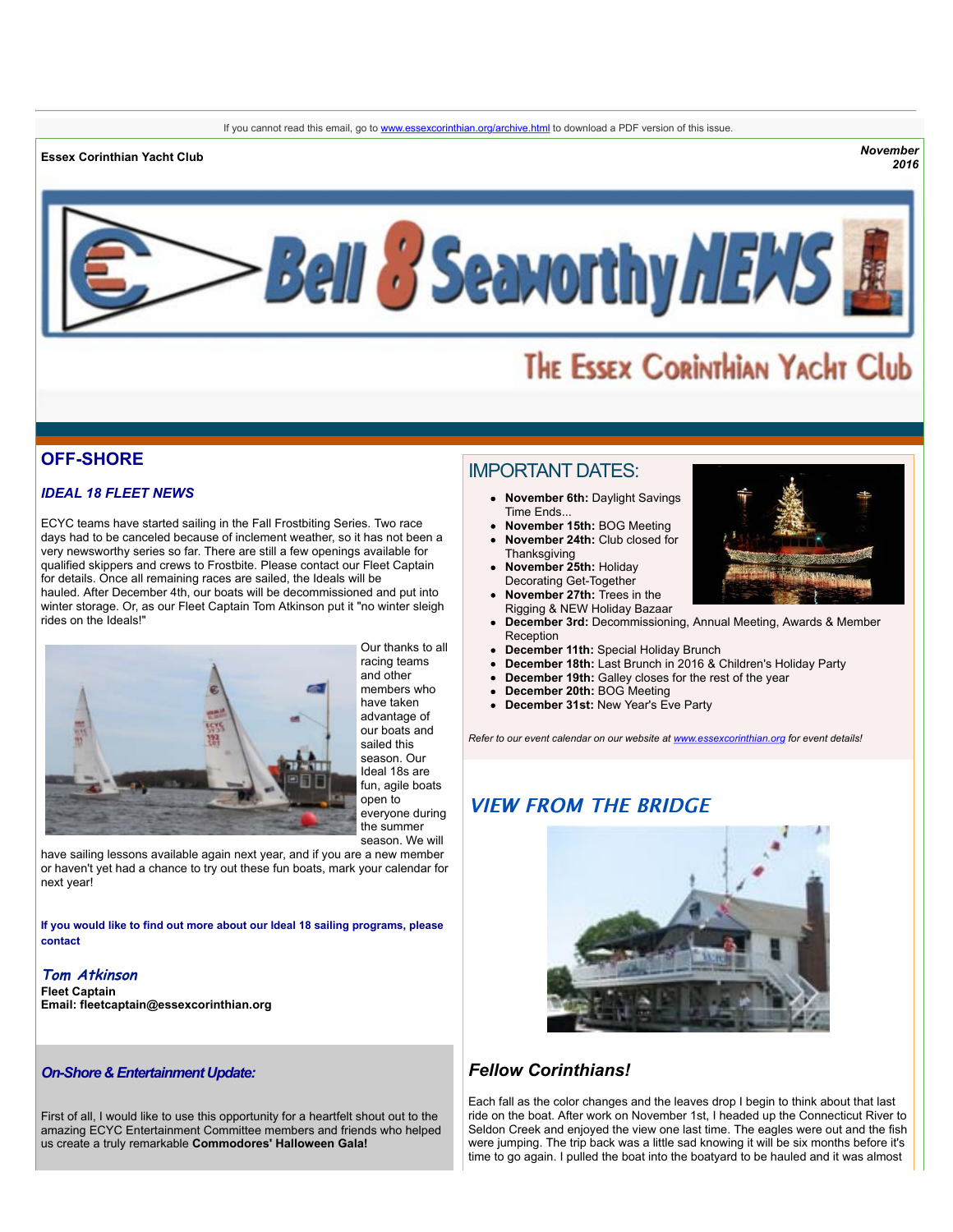The club's dining room was transformed into a **Haunted Mansion**, complete with arched windows, gothic columns, ancestral paintings, chandeliers, sparkling dinner settings and ghosts and goblins galore hanging from the rafters and popping out from many locations around the clubhouse. The event crew spent an entire morning and half an afternoon creating a stunning scene for 52 party-goers to enjoy. Thank you from the bottom of my heart to everyone who helped out! **Ellen Smoller**, you are my hero for lending us your huge collection of spooky characters, and for always being ready to lend a hand. It was great fun working on this party with you! **Nancy Simms, Cathy Gazikas, Chuck Grusse** (who hung all the critters and whatever else had to go up on the rafters), and **Steve Rodstrom**, you all were great coconspirators and the results were stunning! Thank you also to friends from beyond ECYC, **Shelley Johnson** and **Betsey Haywood**, who both lent a hand with the preparations.



**And the party itself?** Well, if you missed it, you missed a good one! If you were there, you know that we all had a great time, enjoying the evening complete with a fine buffet dinner created by the **Coastal Cooking Company**. And the party would not have been complete without the musical arrangements created by our very own DJ "**Captain Emblin**", who played everything from appropriately spooky background music during dinner to dancing tunes that got everyone on their feet, showing off their best moves. Thank you, **Peter**, for putting together a large variety of songs for everyone to enjoy.

**The ECYC Bridge at the Halloween Gala**

With the exception of a few members, who elected to attend in cocktail attire (which was perfectly fine...), we truly appreciated

the fact that the majority of participants were in character. The creativity of costumes was simply astounding! The jury had a hard time deciding on the three top awards. And thank you to those members who brought desserts for our competition! Everything was delicious and also very creative!

#### If you would like to see pictures from our Gala, please click on **[http://tinyurl.com/HalloweenGala2016](http://r20.rs6.net/tn.jsp?t=ks8vy5yab.0.0.sxskahdab.0&id=preview&r=3&p=http%3A%2F%2Ftinyurl.com%2FHalloweenGala2016)**

Though most of our major events are behind us now, we still have a few happenings up our sleeves. You can help us **decorate the club for the holidays** by joining us in the afternoon of November 25th. Next up is **Trees in the Rigging on Sunday November 27th**: come to watch the annual holiday parade on the Connecticut River from the deck! New this year will be our first **Holiday Bazaar** on the same day. Get a jump on your holiday shopping with gifts, crafts and baked goods donated to benefit the ECYC Entertainment Fund.

Soon after we are officially decommissioning the club - a bittersweet occasion but also an opportunity to look back on a very enjoyable year at ECYC and focusing on the future of our great organization. The **Decommissioning & Annual Meeting is on Saturday, December 3rd** starting at 4 pm. There will be our traditional awards presentation and a holiday reception for our members after all the club business is completed.

On **Sunday, December 11th**, the galley is holding a **Special Holiday Brunch**. We will share details shortly.

**Sunday, December 18th** is the date for the last brunch of the year, followed by the **Annual Children's Holiday Party**. Please note that this party had to be moved from the date we posted back in spring due to scheduling issues with our "holiday performers", **Santa** and **Red Surpreme**.

And finally, we will close out the year 2016 with a **New Year's Eve Party on December 31st**. Details and invitation will follow shortly.

Please contact me at [vicecommodore@essexcorinthian.org](mailto:vicecommodore@essexcorinthian.org) if you would like to help out at any of our events, or even better, all our events! Our success hinges on the involvement of our volunteers. Please get involved!

Remember, our events are listed online at our website, just go to [www.essexcorinthian.org](http://r20.rs6.net/tn.jsp?t=ks8vy5yab.0.0.sxskahdab.0&id=preview&r=3&p=http%3A%2F%2Fwww.essexcorinthian.org) ... and click on "Events"!

dark. I knew then it was time to put it away. Another year gone by!

This year our **Commodores' Gala** was a Halloween costume party, and I must admit I never thought so many folks would dress up to the extent they did. The decoration, music (not too loud) and food were terrific. The dessert contest turned out some great treats as well. This was another fun night at the Corinthian.

I am pleased to report that the Coastal Cooking Company has signed on again for 2017 and we look forward to working with Monique, Ed and their team.

### **Board Positions and Committee Chairs:**

Our nominating committee headed byTim Brewer has been hard at work and I am pleased to announce that we have filled all the open spots on the Board. You will be receiving the complete list in the mail in a few days. A great job, well done.

#### **Decommissioning and Annual Meeting:**

Mark your calendars for Saturday, December 3rd for our 2016 Decommissioning Ceremony and Annual Meeting. A BYOB member cocktail reception will follow immediately after. I hope to see you there.

Back by popular demand we will have a **New Year's Eve** event this year. Details will be posted soon. Remember to sign up early so we can plan ahead. Anyone interested in helping with this event please give me a call.

We are happy to report that our **Club Manager Jean Little has returned** from her medical leave and is back in the office. She will still need to take it a little easier for a while, but she is once again available to run the day-today office administration and answer any questions you may have!

Let's not forget to r**emove your dinghy from our dock for the winter**. The marina barge needs to come along side their bulkhead for mooring removal.

Please remember new members are always welcome at the Commodore'sTable !

# **Hope you have a great month!**

# Steve Rodstrom

**Commodore**



Decommissioning

# *GALLEY NEWS*

As autumn moves into the Connecticut River Valley nights get cooler and we are looking forward to evenings in the dining room with the fireplace lit. Monique, Ed and the Coastal Cooking Company team are looking forward to serving you comfort food to take the chill out of the air!

Please remember to put your orders in early, make a line between appetizers and entrees, and add your table number at the bottom! Enjoy your evening among friends, open a bottle of wine, and relax in our beautiful location!

The **Sunday Brunch on December 11th will be a Special Holiday Brunch**. Menu details to follow via e-blast!

#### **PLEASE NOTE:**

The Galley will be serving lunch, brunch and dinner as scheduled through December 18th. The last brunch for 2016 will be on Sunday, December 18th. The Galley will be closed after December 18th through the end of the year, reopen for New Year's Eve, then close through the month of January. Please take this into account when making plans for dining at the club.

Looking forward to seeing you at the club,

**Catherine Gazikas** *Galley Liaison*

**Fall/Winter Galley Hours (until December 18th):**

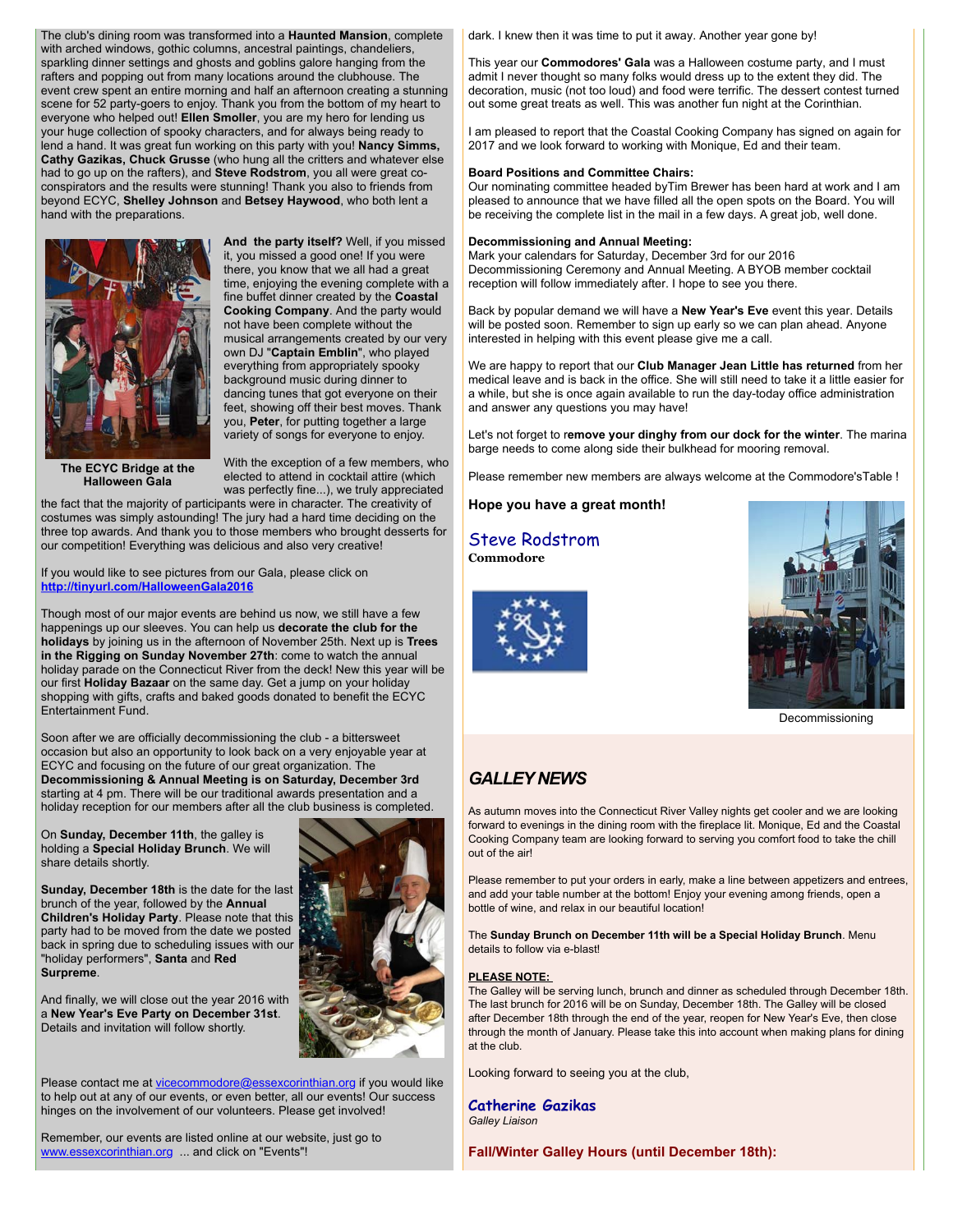# **Ruth Emblin**

**Vice Commodore & 2016 On-Shore Events Email: [vicecommodore@essexcorinthian.org](mailto:vicecommodore@essexcorinthian.org) or [events@essexcorinthian.org](mailto:events@essexcorinthian.org)**



# *House Committee Update:*

Jean is back in the office, yahoo! Although hobbled she's right back at it and fixing stuff as it happens. She is our "Jeannie on the spot". I for one am sooooooo very happy she's back, and mending just fine.

Well I've done it again and accepted to remain on board and chair of the house committee. If anyone out there is listening, there's still time to talk me out of it (not you Rose). Figure I'll at least get the year started, and should unforeseen events occur, i.e. my real job gets crazy(ier), at least we'll have a start on 2017.

Speaking of 2017, the decommissioning is a month away, January closure 2 months, and spring 138 days away. At the decommissioning, the 2017 budget will be presented by Commodore Steve Rodstrom. I was kind of hoping it would include about \$100,000 in capital to get those major improvement projects I've been pining and talking about for years, but not quite again this year. Perhaps we can put a collection jar in the dining room, ummmm - should have come up with this 4 years ago - duh! None-theless, the major reason I've decided to hang in one more year is to finish the definition and project estimates to at least get each quantified and who knows, maybe funded.

Another feature of the upcoming of 2017 will be the forming of the house committee for the year. Please consider becoming a member, let me know via email, contact at club, on the street, carrier pigeon - whatever works to volunteer and become a member of this elite group.

Look for information for the January closing period and any work parties to be scheduled as we annually take advantage of the closure period for interior maintenance/improvements.

Have a great November and Thanksgiving holiday!

**Chuck Grusse House Chair Email: [house@essexcorinthian.org](mailto:house@essexcorinthian.org)**

### *Membership Update:*

At its regular October Board meeting, the Board of Governors approved the applications of two new households, both proposed by Judy and Bob Taylor:

**(Dr.) David and Beth Rubins, of Essex** - who are the Taylors' neighbors and experienced sailors. David and Beth moved to Essex from St. Petersburg, FL several years ago, when David became affiliated with Bristol Hospital as an orthopedic surgeon. After a visit to ECYC in September, the couple were immediately enchanted by the Club and envisioned it as a perfect setting to rekindle their love of boating, which included owning a 25 foot Hunter sailboat, day sailing frequently in the Gulf of Mexico, cruising on family power boats during earlier years, and teaching waterskiing at summer camps during college vacations. David and Beth look forward to enjoying ECYC hospitality and activities.

**Vincent and Kelley Sadosky, of Essex** - with whom Judy Taylor originally became acquainted through the Essex Garden Club. After moving to Essex three years ago, they jumped right into community service roles with the Garden Club and the Essex Auxiliary of Child & Family Services of Southeastern Connecticut, and are involved with their church. Retired from Xerox Corporation, Vinny kept a sailboat in Westbrook for eight years and has sailed extensively throughout the Northeast and on seven Caribbean charters. In 2005 the couple purchased Baitless, a 24-foot Everglade center console. In addition to boating and travel, they also enjoy Formula One auto racing.

Please give David, Beth, Vinny and Kelley a warm Corinthian welcome when

**Lunch:** *Wednesday, Thursday, Friday and Saturday (self-service): 11.30 am to 2.00 pm* 

**Dinner:**  *Friday (table service): 6.00 pm to 8.30 pm*

#### **Brunch:**  *Sunday (self-service):*

*11.00 am to 2.30 pm - special brunch hours on selected holidays!*

### **CLUB & GALLEY CLOSED ON THANKSGIVING THURSDAY!**

### *DID YOU KNOW?*

The Galley serves a great lunch with soups, salads and all kinds of comfort food while you enjoy the early fall views across the Connecticut River! Why not come and give it a try? Daily Wednesdays through Saturdays, and brunch on Sundays.



*We want to know what you think about our galley!*

Menus are available at [www.essexcorinthian.org/dining.html](http://r20.rs6.net/tn.jsp?t=ks8vy5yab.0.0.sxskahdab.0&id=preview&r=3&p=http%3A%2F%2Fwww.essexcorinthian.org%2Fdining.html)

**We want your feedback about our galley activities.** Please let us know what you think! Email [galleyliaison@essexcorinthian.org](mailto:galleyliaison@essexcorinthian.org)

# *Did You Know?*

# **FALL CLUB HOURS IN EFFECT:**

| <b>Tuesday and Thursday</b>          | 9 am to 5 pm                 |  |
|--------------------------------------|------------------------------|--|
| Wednesday through 9/21<br>After 9/21 | 9 am to 9 pm<br>9 am to 5 pm |  |
| Friday                               | 9 am to 9 pm                 |  |
| <b>Saturday and Sunday</b>           | 9 am to 5 pm                 |  |

# **CLUB CLOSED ON THANKSGIVING**

*Note: Private meetings may be scheduled after-hours, except Mondays. Please contact Jean Little for details.*

### **NO SMOKING AT ECYC:**



The clubhouse, the decks and the surrounding dock areas are nonsmoking areas. Please remind your guests of this restriction, it is part of a facility-wide prohibition of open flames.

### **WEBSITE:**

All of our events and announcements, as well as archive copies of the Bell 8 Newsletter are available online at our website, [www.essexcorinthian.org!](http://r20.rs6.net/tn.jsp?t=ks8vy5yab.0.0.sxskahdab.0&id=preview&r=3&p=http%3A%2F%2Fwww.essexcorinthian.org%21)

# *Green Tip of the Month:*

### *FALL TIPS*

*Fall is traditionally a time for comfort foods and family get-togethers. Here are a few tips on how to keep the "green" in your preparations for family feasts and holidays!*

**Buy Local**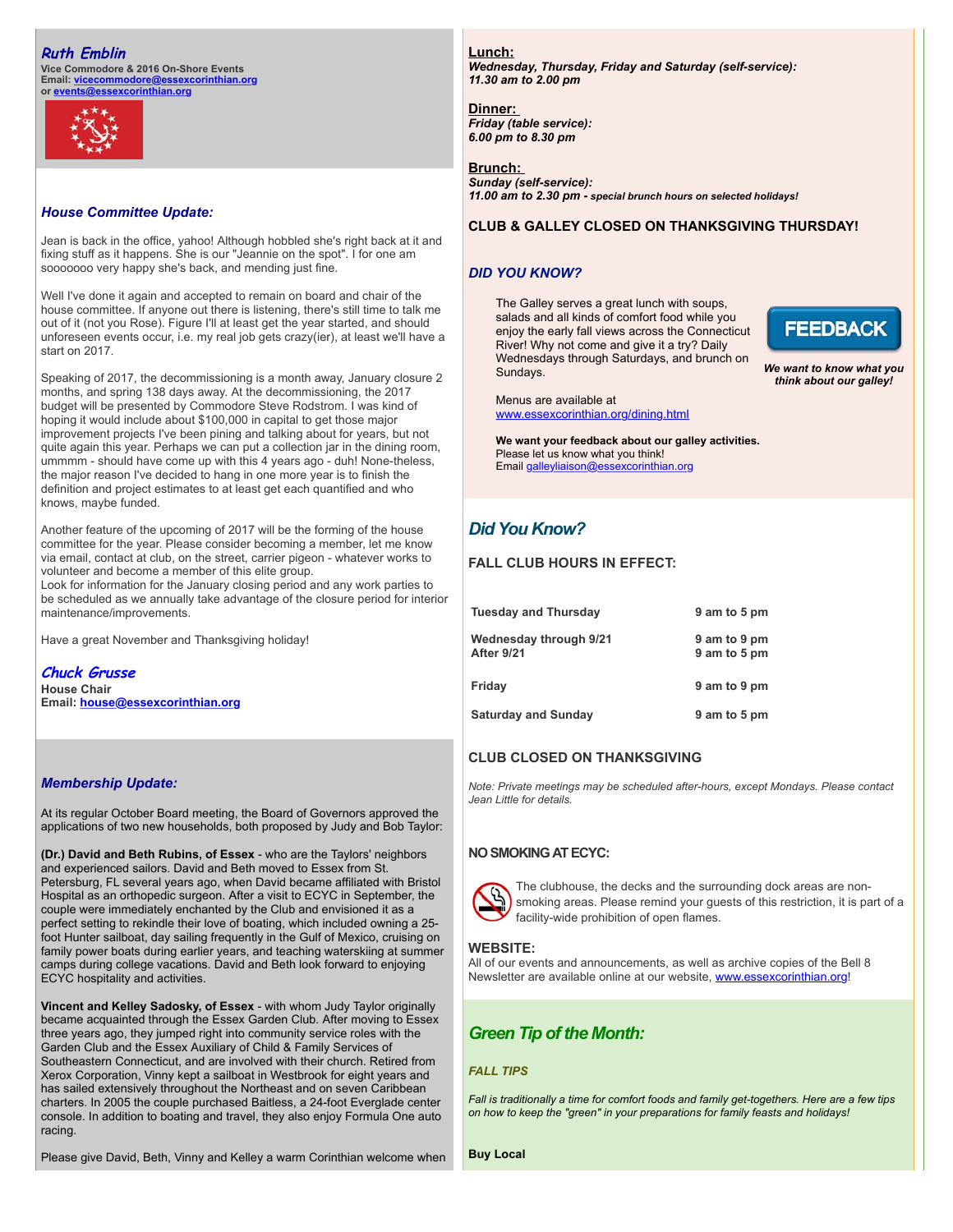#### you meet them!

See you at our Trees in the Rigging festivities.

**Scott Konrad Membership Chair Email: [membership@essexcorinthian.org](mailto:membership@essexcorinthian.org)**





Look for local seasonal foods. By looking for farmers' markets in your area and frequenting local stores you can not only support your community but also ensure that fruits and vegetables in season for fall don't have to be trucked around the country.

#### **Decorate Naturally**

Nature supplies everything you need for fall decorations. You don't need to go to the store to buy artificial

decorations potentially made with harmful toxins. Collect pinecones, gourds, dried flowers and grasses, leaves and acorns and create your own simple fall cornucopia by placing them in a decorative basket and adding fallcolored ribbons.

#### **Forego the Hormones**

If you want a turkey for Thanksgiving, elect to purchase a heritage turkey. Most turkeys sold in supermarkets are raised with hormones to make them fat. Not only is this inhumane, the addition of hormones can be harmful to you. Heritage turkeys are like their wild cousins, they grow naturally more slowly, are slightly smaller but tastier and are treated more humanely.

#### ...or even **Go Meatless**

A lot of components of our traditional Thanksgiving Feasts are meatless anyway. There are a lot of vegetarian options and alternative to classic Thanksgiving recipes that might infuse some variety to a sometimes rather boring menu.

#### **Compost Is Great for Your Garden**

Invest in a compost bin and let all those squash and carrot peels enrich your potting soil. Collect your kitchen scraps and compost them instead of throwing them away in your kitchen garbage where they just rot away in a plastic bag that will never degrade.

#### **Reduce Food Waste**

Unfortunately there is a sobering statistic out there that shows that we Americans waste almost 40% of edible food, much of it due to improper storage. Learn to shop wisely, calculate portions ahead of time, and store food properly to reduce waste due to spoilage. Learn to introduce variety into meals made with leftovers instead of tossing them into the garbage because your family refuses to eat the same thing twice in a row.

**Thank you for being an environmentally aware ECYC member!**

# **Ruth Emblin**

*ECYC Fleet Communicator*

# *The Essex Corinthian Yacht Club's Bell 8 Newsletter is a monthly publication issued by the Essex Corinthian Yacht Club of Essex, CT.*

For general questions on ECYC please refer to our website at **www.essexcorinthian.org**, email us at [ecyc@essexcorinthian.org](mailto:ecyc@essexcorinthian.org), or snail-mail to

> **Essex Corinthian Yacht Club PO Box 759 - Essex, CT 06426 Telephone: (860) 767-3239**

Contact Information for individual BoG Members is posted at [www.essexcorinthian.org/club-officers.html](http://r20.rs6.net/tn.jsp?t=ks8vy5yab.0.0.sxskahdab.0&id=preview&r=3&p=http%3A%2F%2Fwww.essexcorinthian.org%2Fclub-officers.html)

Find us on Facebook at: [www.facebook.com/EssexCorinthianYachtClub](http://r20.rs6.net/tn.jsp?t=ks8vy5yab.0.0.sxskahdab.0&id=preview&r=3&p=http%3A%2F%2Fwww.facebook.com%2FEssexCorinthianYachtClub)

*Please note that schedules may change at any time without prior notice. ECYC and the editor are not responsible for any errors or inaccuracies derived from information provided by third parties.*